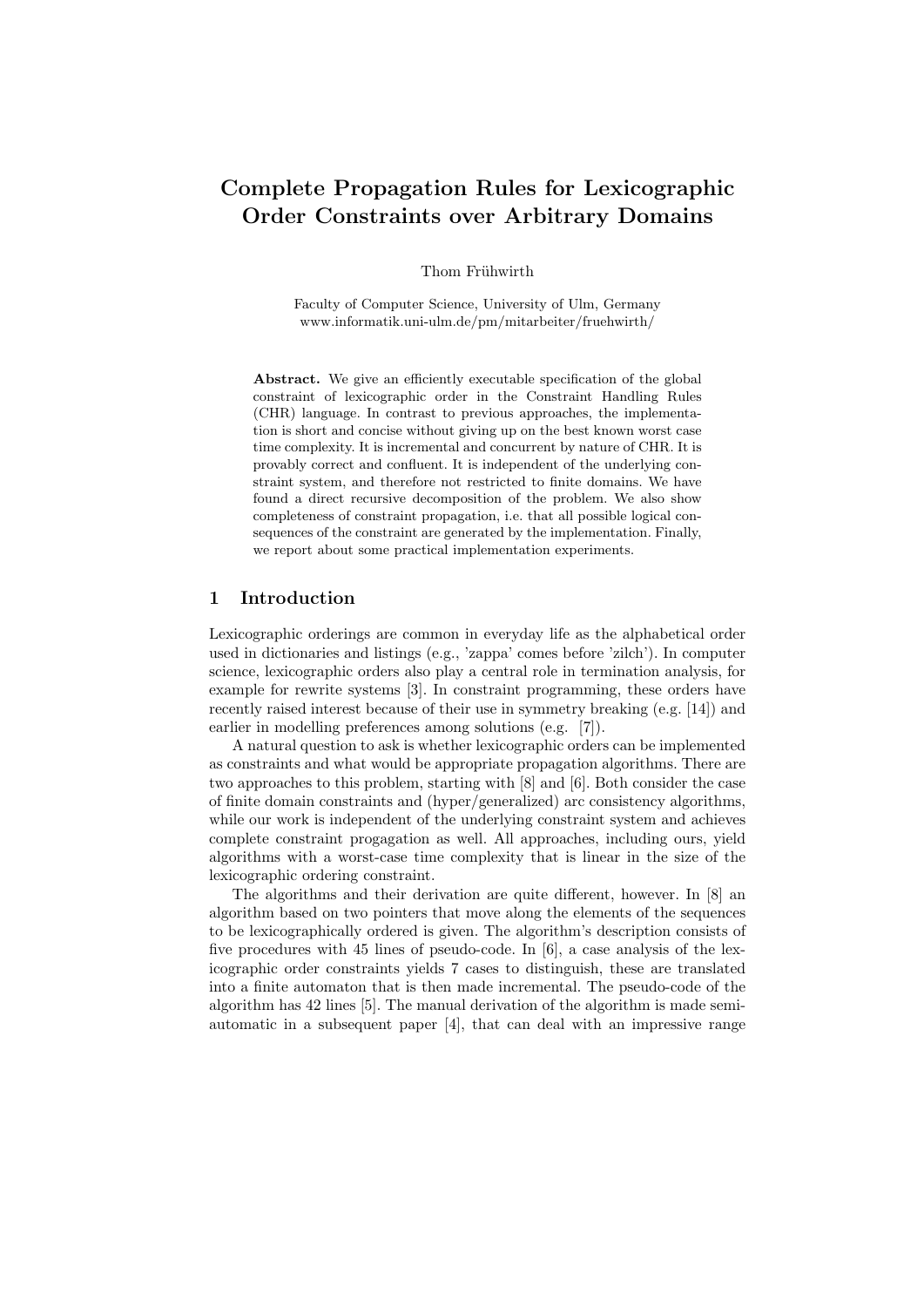of global constraints over sequences. The pseudo-code of a simple constraint checker is converted by hand into a corresponding automaton code (16 lines) that is automatically translated into automata constraints that allow incremental execution of the automaton and so enforce arc consistency. Note that the automaton code is interpreted at run-time.

We summarize that these approaches are based on imperative pseudo-code that seems either lengthy or requires subsequent translation into a different formalism. Their specifications seem hard to analyse and are not directly executable. In contrast, we give a short and concise executable specification in the Constraint Handling Rules (CHR) language that consists of 6 rules that derive from three cases. The problem is solved by recursive decomposition, no additional constraints need to be defined. The implementation is incremental and concurrent by nature of CHR. It is independent of the underlying constraint system, and therefore not restricted to finite domains. Its CHR rules can be analysed, for example we will show their confluence using a confluence checker, and prove their logical correctness. We derive worst-case time complexity that is parameterized by the cost of handling built-in constraints. We also show that the rules are complete, that they propagate as much information (constraints) as possible.

CHR [9, 13, 16] is a concurrent committed-choice constraint logic programming language consisting of guarded rules that transform multi-sets of constraints (atomic formulae) into simpler ones until they are solved. CHR was initially developed for writing constraint solvers, but has matured into a generalpurpose concurrent constraint language over the last decade. Its main features are a kind of multi-set rewriting combined with propagation rules. The clean logical semantics of CHR facilitates non-trivial program analysis and transformation. Implementations of CHR now exist in many Prolog systems, also in Haskell and Java. Besides constraint solvers, applications of CHR range from type systems and time tabling to ray tracing and cancer diagnosis.

Overview of the Paper. After introducing CHR, we give our generic implementation of the global constraint for lexicographic orderings in Section 3. Then, in separate sections, we discuss confluence, logical correctness, completeness, worstcase time complexity and some implementation experiments before we conclude. This paper is a significantly revised and extended version of [11].

## 2 Preliminaries: Constraint Handling Rules

In this section we give an overview of syntax and semantics for constraint handling rules (CHR) [9, 13, 16]. Readers familiar with CHR can skip this section.

#### 2.1 Syntax of CHR

We distinguish between two different kinds of constraints: built-in (pre-defined) constraints which are solved by a given constraint solver, and CHR (user-defined)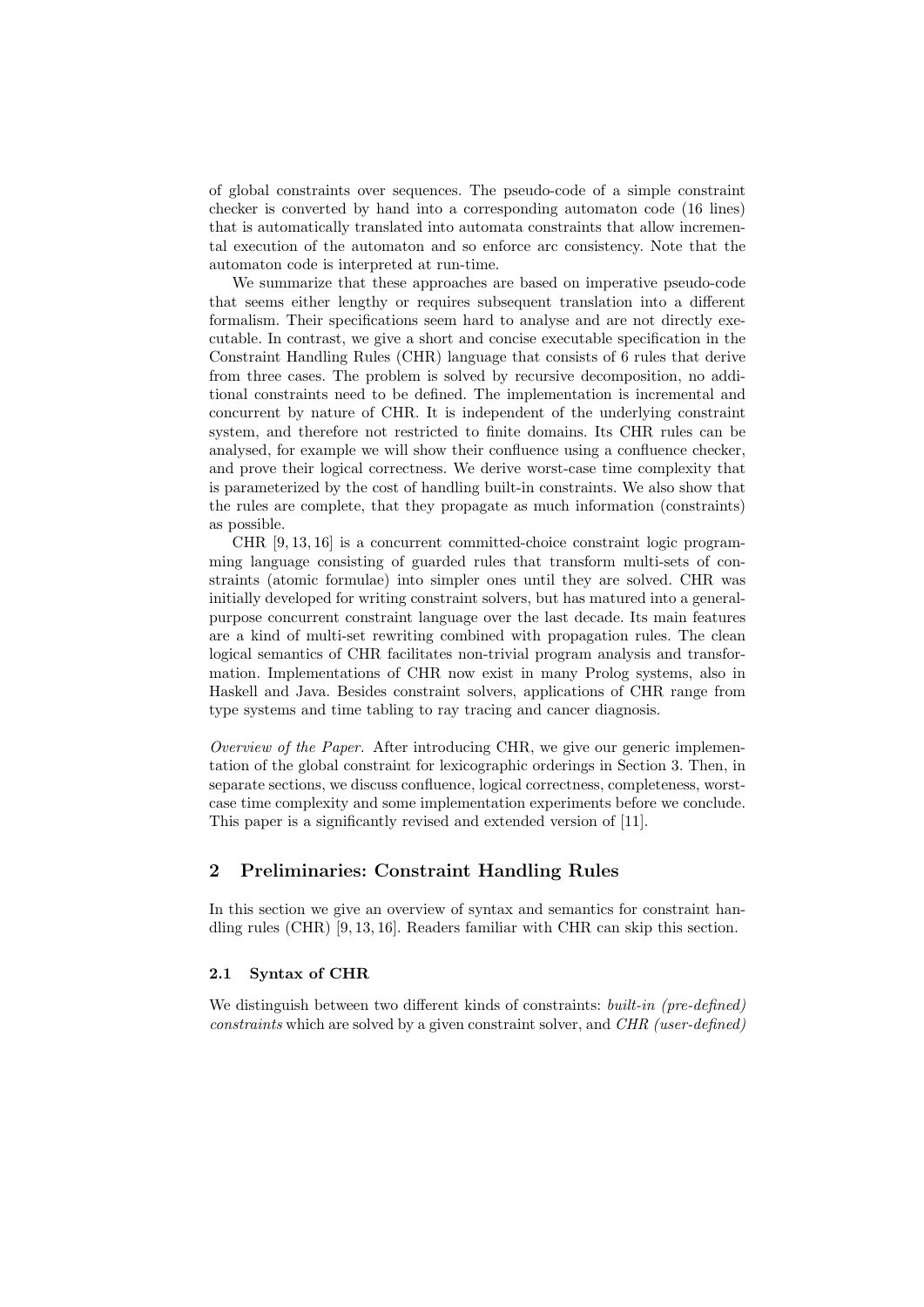constraints which are defined by the rules in a CHR program. This distinction allows one to embed and utilize existing constraint solvers as well as side-effect-free host language statements. Built-in constraint solvers are considered as black-box in whose behavior is trusted and that do not need to be modified or inspected. The solvers for the built-in constraints can be written in CHR itself, giving rise to a hierarchy of solvers [15].

Definition 1. A CHR program is a finite set of rules. There are two main kinds of rules:

> Simplification rule: Name  $\mathcal{Q} \mid H \Leftrightarrow C \mid B$ Propagation rule: Name  $\mathcal{Q} H \Rightarrow C \mid B$

Name is an optional, unique identifier of a rule, the head  $H$  is a non-empty conjunction of CHR constraints, the *guard*  $C$  is a conjunction of built-in constraints, and the body  $B$  is a goal. A goal is a conjunction of built-in and CHR constraints. A trivial guard expression "true" can be omitted from a rule.

Example 1. For example, let  $\leq$  be a built-in constraint symbols with the usual meaning. Here is a rule for a CHR constraint  $max$ , where  $max(X, Y, Z)$  means that Z is the maximum of X and Y:

$$
\max(X, Y, Z) \Leftrightarrow X \leq Y \mid Z = Y.
$$

### 2.2 Declarative Semantics of CHR

The CHR rules have an immediate logical reading, where the guard implies a logical equality or implication between the l.h.s. and r.h.s. of a rule.

Definition 2. The logical meaning of a simplification rule is a logical equivalence provided the guard holds.

$$
\forall (C \rightarrow (H \leftrightarrow \exists \bar{y} \; B)),
$$

where  $\forall$  denotes universal closure as usual and  $\bar{y}$  are the variables that appear only in the body B.

The logical meaning of a propagation rule is an implication provided the guard holds

$$
\forall (C \rightarrow (H \rightarrow \exists \bar{y} \; B)).
$$

The logical meaning  $P$  of a CHR program  $P$  is the conjunction of the logical meanings of its rules united with a consistent constraint theory CT that defines the built-in constraint symbols.

Example 2. Recall the rule for max from Example 1. The rule means that  $max(X, Y, Z)$  is logically equivalent to  $Z = Y$  if  $X \leq Y$ :

$$
\forall (X \leq Y \to (max(X, Y, Z) \leftrightarrow Z = Y))
$$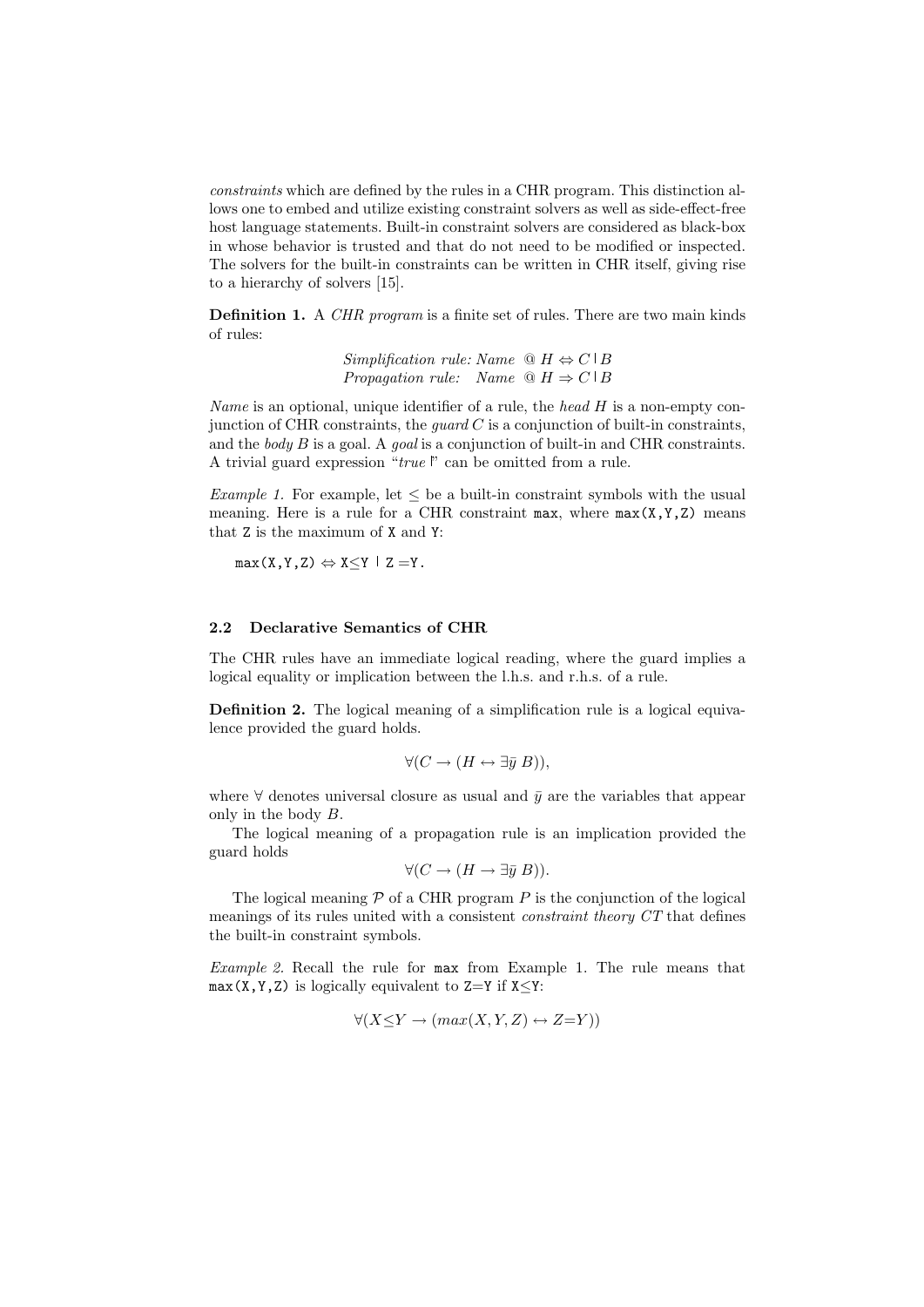#### 2.3 Operational Semantics of CHR

At runtime, a CHR program is provided with an initial state and will be executed until either no more rules are applicable or a contradiction occurs.

The operational semantics of CHR is given by a transition system (Fig. 1). Let P be a CHR program. We define the transition relation  $\mapsto$  by two computation steps (transitions), one for each kind of CHR rule. States are goals, i.e. conjunctions of built-in and CHR constraints. States are also called (constraint) stores. In the figure, all upper case letters are meta-variables that stand for conjunctions of constraints. The constraint theory CT defines the semantics of the built-in constraints.  $G_{bi}$  denotes the built-in constraints of  $G$ .

#### Simplify

If  $(r@H \Leftrightarrow C|B)$  is a fresh variant with variables  $\bar{x}$  of a rule named r in P and  $CT \models \forall (G_{bi} \rightarrow \exists \bar{x}(H=H' \land C))$ then  $(H' \wedge G) \mapsto_r (B \wedge G \wedge H = H' \wedge C)$ 

#### Propagate

If  $(r@H \Rightarrow C|B)$  is a fresh variant with variables  $\bar{x}$  of a rule named r in P and  $CT \models \forall (G_{bi} \rightarrow \exists \bar{x}(H=H' \land C))$ then  $(H' \wedge G) \mapsto_r (H' \wedge B \wedge G \wedge H = H' \wedge C)$ 

Fig. 1. Computation Steps of Constraint Handling Rules

Starting from an arbitrary initial goal (state, query, problem), CHR rules are applied exhaustively, until a fixpoint is reached. A *final state (answer, solution)* is one where either no computation step is possible anymore or where the built-in constraints are inconsistent.

A simplification rule  $H \Leftrightarrow C \mid B$  replaces instances of the CHR constraints H by B provided the guard C holds. A propagation rule  $H \Rightarrow C \mid B$  instead adds B to H. If new constraints arrive, rules are reconsidered for application. Computation stops if the built-in constraints become inconsistent. Trivial non-termination of the Propagate computation step is avoided by applying a propagation rule at most once to the same constraints (see the more concrete semantics in [1]).

In more detail, a rule is *applicable*, if its head constraints are matched by constraints in the current goal one-by-one and if, under this matching, the guard of the rule is logically implied by the built-in constraints in the goal. Any of the applicable rules can be applied, and the application cannot be undone, it is committed-choice.

Example 3. Here are some sample computations involving the rule for max:

 $max(1, 2, M) \mapsto M=2.$  $max(A, B, M) \wedge A \leq B \mapsto M=B \wedge A \leq B.$  $max(A, A, M) \rightarrow M=A$ .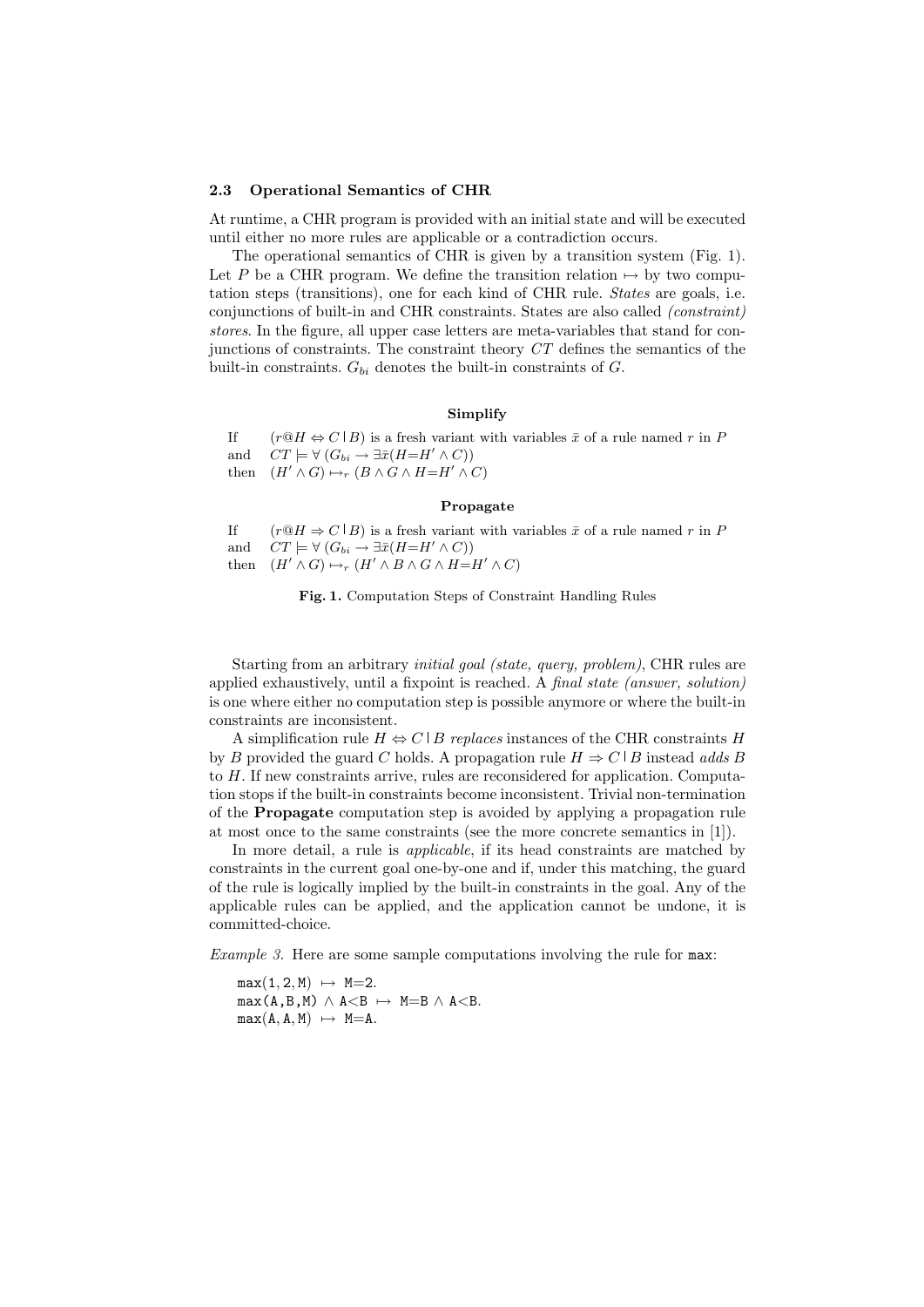#### 3 The Lexicographic Order Constraint Solver

A lexicographic order allows one to compare sequences by pairwise comparing the elements of the sequences.

**Definition 3.** Given two sequences  $l_1$  and  $l_2$  of variables of the same length n,  $[x_1, \ldots, x_n]$  and  $[y_1, \ldots, y_n]$ . Then  $l_1$  is lexicographically smaller than or equal to  $l_2$ , written  $l_1\preceq_{lex}l_2$ , iff either  $n=0$  or  $x_1\lt y_1$  or  $x_1=y_1$  and  $[x_2, \ldots, x_n] \preceq_{lex}[y_2, \ldots, y_n].$ 

The corresponding logical specification of the lex constraint thus is:

$$
l_1 \leq_{lex} l_2 \leftrightarrow (l_1 = [] \land l_2 = [] ) \lor (l_1 = [x|l'_1] \land l_2 = [y|l'_2] \land x < y) \lor (l_1 = [x|l'_1] \land l_2 = [y|l'_2] \land x = y \land l'_1 \leq_{lex} l'_2)
$$

In our CHR solver for the lex constraint we will use concrete syntax of Prolog implementations of CHR. Variables start with upper-case letters, constraint and function symbols with lower-case letters. Lists are enclosed in square brackets, with their elements seperated by commata, while after the symbol ''|'' the remainder of the list follows as a list. Conjunction  $\land$  is written as comma ','.

Our solver will be independent from the constraint system in which the builtin constraints (inequalities) are defined. Different list elements can be from different constraint domains if their inequalities are polymorphic. They can even be a (differently named) lexicographic constraint provided it is built-in.

The derivation of the following six rules for our lexicographic order constraint solver is explained in [11]. The solver consists of three pairs of rules, the first two corresponding to base cases of the recursion (garbage collection), then two rules performing forward reasoning (recursive traversal and implied inequality), and finally two for backward reasoning, covering a not so obvious special case when the lexicographic constraint has a unique solution.

```
l1 @ [] lex [] <=> true.
l2 @ [X|L1] lex [Y|L2] <=> X<Y | true.
l3 @ [X|L1] lex [Y|L2] <=> X=Y | L1 lex L2.
14 @ [X|L1] lex [Y|L2] ==> X=<Y.
l5 @ [X,U|L1] lex [Y,V|L2] <=> U>V | X<Y.
l6 @ [X,U|L1] lex [Y,V|L2] <=> U>=V, L1=[_|_] |
                            [X,U] lex [Y,V], [X|L1] lex [Y|L2].
```
The first three rules l1, l2 and l3 are directly derived from the three disjuncts of the logical specification. The notation  $[X|L]$  refers to a list with first element X and the remainder of the list is the list L. The three rules will apply when the lists are empty or when the relationship between the leading list elements X and Y is sufficiently known. The built-in constraints X<Y and X=Y are in the guards, so they check if the appropriate relationship between the variables holds. When a rule is tried, the built-in constraint solver has to check if the guard is implied by the current built-in constraints.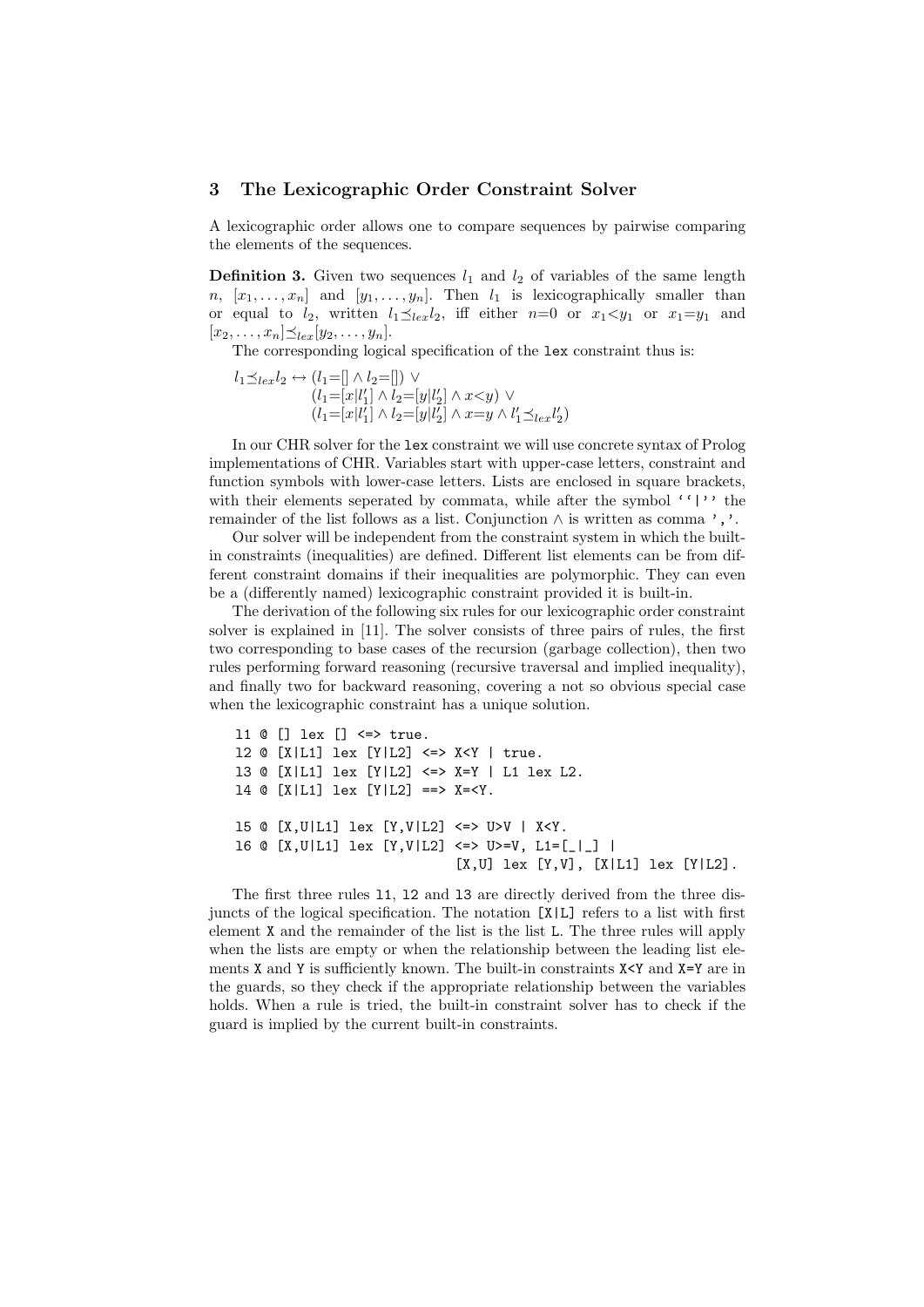For example, the three queries  $[1]$  lex  $[2]$ ,  $[X]$  lex  $[X]$ , and  $[X]$  lex [Y], X<Y will all reduce to true. For finite domains, consider X in  $\{0,1\}$ , Y in  $\{2,3\}$ , [X] lex [Y]. Rule 12 asks in the guard if the constraint X<Y holds, i.e. if it is implied by the current built-in constraints. If the built-in finite domain solver is strong enough to infer  $X \leq Y$  from X in  $\{0,1\}$ , Y in  $\{2,3\}$ , then rule 12 is applicable and its application results in X in  $\{0,1\}$ , Y in  $\{2,3\}$ . For simplicity, we will just use explicit inequalities in our examples.

The propagation rule l4 implements a common consequence of the last two disjuncts of the logical specification. The built-in inequality constraint appears in the body of the rule and is thus enforced when the rule is applied.

For example, to the query  $[R|Rs]$  lex  $[T|Ts]$ , R<>T only the propagation rule is applicable and adds R=<T. This results in [R|Rs] lex [T|Ts], R<T after simplification of the built-in constraints for inequality. Now rule l2 is applicable, the lex-constraint is removed and the final answer is the remaining R<T.

Rule l5 deals with the special case where the elements of the second pair of the sequence are related by a strict inequality in the wrong way such that the only (way to a) solution is to enforce a strict inequality on the first two elements. Note that rules l4 and l5 are the only ones that directly impose a built-in constraint. Rule l6 uses double recursion, but note that the first recursive lex constraint has a fixed, small list length. The rule deals with the case where the wrong inequality treated in 15 is further down the lists. The additional condition  $LI=[-]$  in the guard of rule l6 avoids non-termination in case L1=[].

To see how rules l5 and l6 work together, consider the query [R1,R2,R3] lex [T1,T2,T3], R2>=T2, R3>T3. Since R2>=T2, rule l6 is applicable, and leads to R2>=T2, R3>T3, [R1,R2] lex [T1,T2], [R1,R3] lex [T1,T3]. Now rule l5 can be applied to the second lex constraint, and we arrive at R2>=T2, R3>T3, [R1,R2] lex [T1,T2], R1<T1. Because now R1<T1 is enforced, rule l2 removes the remaining lex constraint and the final answer is R2>=T2, R3>T3, R1<T1.

## 4 Confluence

Typically, CHR programs for constraint solving are well-behaved, i.e. terminating and confluent. Confluence means that the result of a computation is independent from the order in which rules are applied to the constraints. This also implies that the order of constraints in a goal does not matter. Once termination has been established [10], there is a decidable, sufficient and necessary test for confluence  $[1, 2]$ . In the latter papers it is also shown that confluent CHR programs have a consistent logical reading.

Definition 4. A CHR program is *confluent* if for all computation states S,  $S_1, S_2$ : If  $S \mapsto^* S_1$  and  $S \mapsto^* S_2$  then there exist states  $T_1$  and  $T_2$  such that  $S_1 \mapsto^* T_1$  and  $S_2 \mapsto^* T_2$  and  $T_1$  and  $T_2$  are identical up to renaming of local variables and logical equivalence of built-in constraints.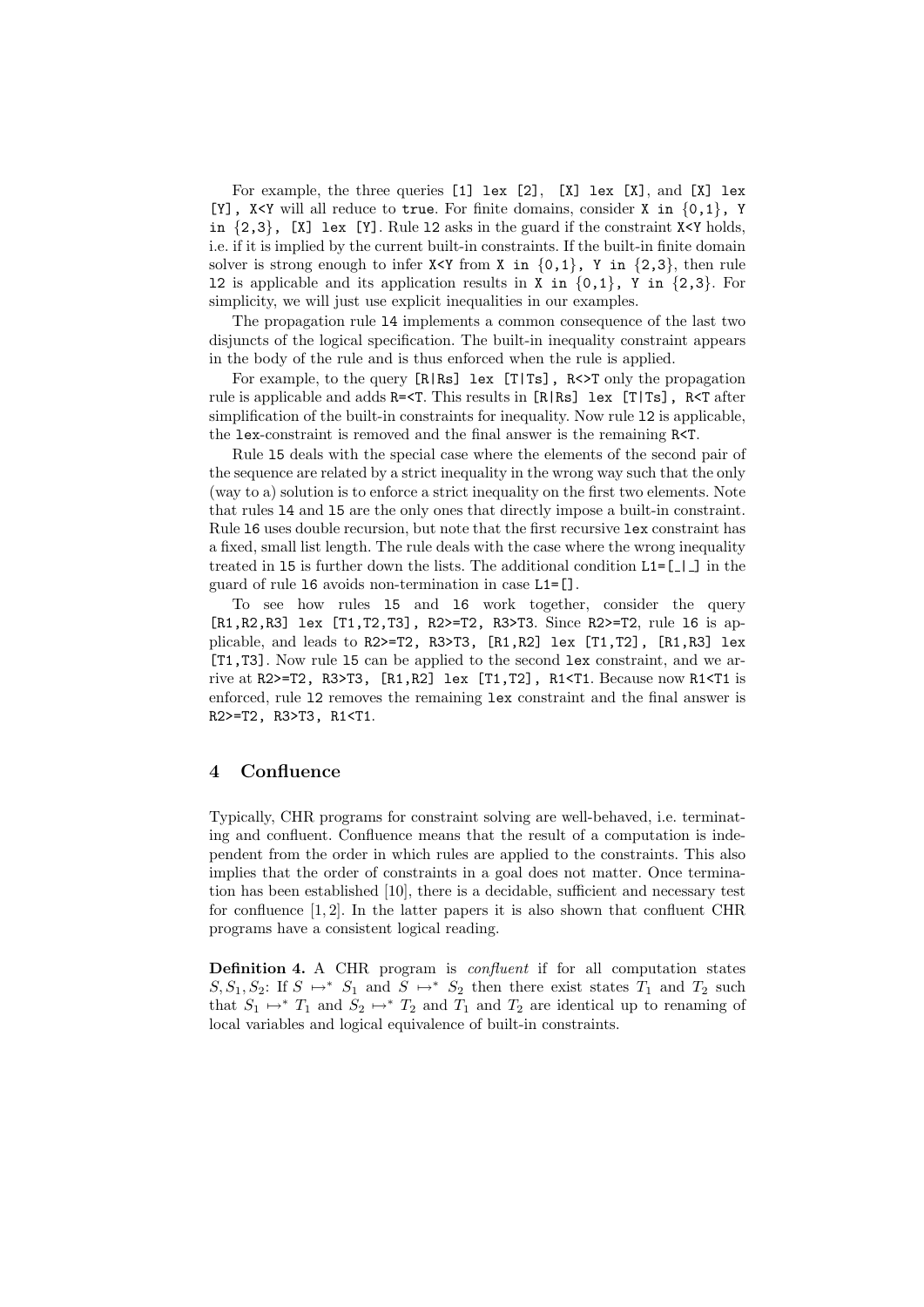For checking confluence, one takes copies (with fresh variables) of two rules (not necessarily different) from the program. The heads of the rules are overlapped by equating at least one head constraint from one rule with one from the other rule. For each overlap, one considers the two states resulting from applying one or the other rule. These two states form a so-called critical pair. One tries to join the states in the critical pair by finding two computations starting from the states that reach a common state. If a critical pair is not joinable, one has found a counterexample for confluence of the program.

We used and improved the confluence checker mentioned in [12] to check confluence of the lex constraint. The six rules for the lexicographic order constraint are confluent, the program code and its results are available at:

www.informatik.uni-ulm.de/pm/mitarbeiter/fruehwirth/more/conflexico.pl

The rule l1 cannot give rise to any critical pair. It does not overlap with any other rule, since it is the only one dealing with empty lists. The rules l2 and l3 are mutually exclusive. There are overlaps between all the remaining pairs of rules. If rule l2 or rule l4 is dropped, the solver becomes non-confluent, while the other rules can be dropped without hurting confluence.

Example 4. Consider the overlap between the rules

l3 @ [X|L1] lex [Y|L2] <=> X=Y | L1 lex L2. l5 @ [X,U|L1] lex [Y,V|L2] <=> U>V | X<Y.

which is  $[X, U|L1]$  lex  $[Y, V|L2]$ , U>V, X=Y and which leads to the following confluence check:



Using the first rule, we arrive at  $X=Y$ ,  $U>V$ ,  $[U|L1]$  lex  $[V|L2]$ . Using the second rule, we arrive at  $X=Y$ ,  $U>V$ ,  $X\leq Y$ . These two states form the critical pair. The propagation rule 14 is applicable to the first state  $X=Y$ ,  $U>V$ ,  $[U|L1]$  lex [V|L2] and leads to  $X=Y$ ,  $U>V$ , [U|L1] lex [V|L2], U=<V, which fails due to the contradicting constraints on U and V. The second state immediately fails due to the contradicting constraints on X and Y. Hence, this critical pair is joinable, in both cases we finally fail (independent of the order of rule applications).

Example 5. Another confluence check involves the rules l5 and l6.

```
l5 @ [X,U|L1] lex [Y,V|L2] <=> U>V | X<Y.
l6 @ [X,U|L1] lex [Y,V|L2] <=> U>=V, L1=[_|_] |
                            [X,U] lex [Y,V], [X|L1] lex [Y|L2].
```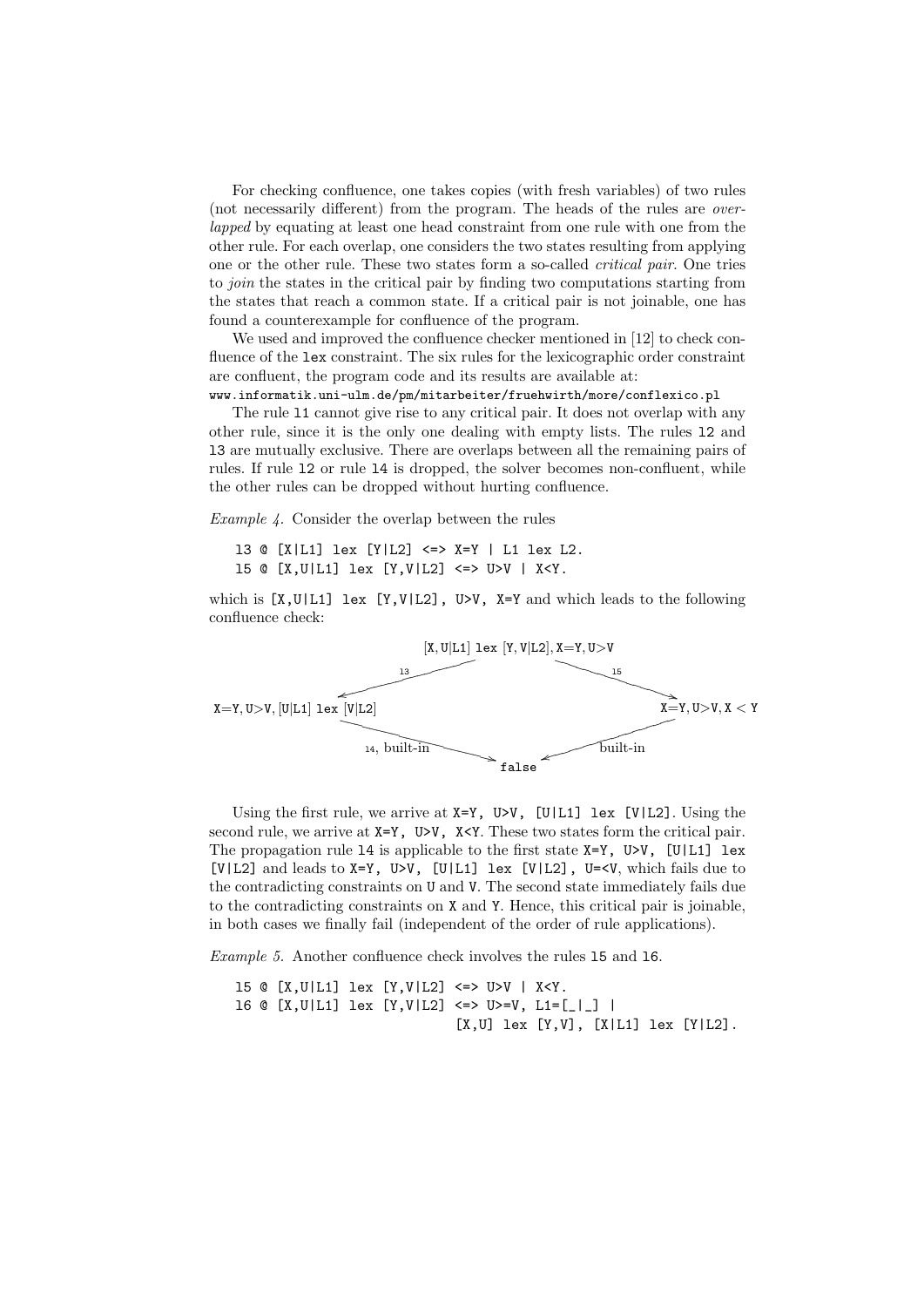Their overlap is

 $[X, U | L1]$  lex  $[Y, V | L2]$ , U>V, L1=[\_|\_].

The resulting critical pair is

U>V,  $LI=[\_|$ ],  $X < Y$  vs. U>V, L1=[\_|\_], [X,U] lex [Y,V], [X|L1] lex [Y|L2].

The first state of the critical pair is already a final state, in the second one, rule 15 can be applied to the first lex constraint resulting in  $U>V$ ,  $L1=[-]$ , X<Y, [X|L1] lex [Y|L2]. Now, since X<Y, rule l2 can be applied to remove the remaining lex constraint, the two states of the critical pair are joinable.

### 5 Logical Correctness

CHR programs can be formally verified on the basis of their logical reading. Recall that the logical meaning of a CHR program is the logical meaning of its rules united with the constraint theory CT for the built-in constraints.

**Definition 5.** Let  $P$  be the logical meaning of a CHR program P. Let  $S$  be a logical specification for  $P$ , i.e. a consistent theory for the CHR constraints in  $P$ . Then program  $P$  is *logically correct* with respect to specification  $S$  iff

$$
\mathcal{S} \cup CT \models \mathcal{P}.
$$

The logical reading of the six rules for the lexicographic order constraint solver is as follows.

$$
\langle \left[ \begin{array}{c} \langle \left[ \begin{array}{c} \preceq_{lex} \left[ \right] \right) \end{array} \right] \rangle \\ X \prec Y \to \quad (\left[ X | L1 \right] \preceq_{lex} \left[ Y | L2 \right]) \\ X = Y \to \quad (\left[ X | L1 \right] \preceq_{lex} \left[ Y | L2 \right] \quad \leftrightarrow L1 \preceq_{lex} L2) \\ \quad (\left[ X | L1 \right] \preceq_{lex} \left[ Y | L2 \right] \quad \to X \leq Y) \\ U > V \to (\left[ X, U | L1 \right] \preceq_{lex} \left[ Y, V | L2 \right] \leftrightarrow X < Y) \end{array} \end{array} \tag{U \geq V \land L1 = [-|.] \rightarrow (\left[ X, U | L1 \right] \preceq_{lex} \left[ Y, V | L2 \right] \leftrightarrow \quad (\left[ X, U \right] \preceq_{lex} \left[ Y, V \right] \land \left[ X | L1 \right] \preceq_{lex} \left[ Y | L2 \right])
$$

For logical correctness, we have to show that these formulas are logical consequences of the logical specification given by

$$
l_1 \preceq_{lex} l_2 \leftrightarrow (l_1 = [] \land l_2 = [] ) \lor (l_1 = [x|l'_1] \land l_2 = [y|l'_2] \land x < y) \lor (l_1 = [x|l'_1] \land l_2 = [y|l'_2] \land x = y \land l'_1 \preceq_{lex} l'_2)
$$

For example, it is easy to see that the logical reading of propagation rule l4 is a common consequence of the last two disjuncts of the specification,

$$
(l_1=[x|l'_1] \wedge l_2=[y|l'_2] \wedge x
$$
l_1=[x|l'_1] \wedge l_2=[y|l'_2] \wedge x \leq y.
$$
$$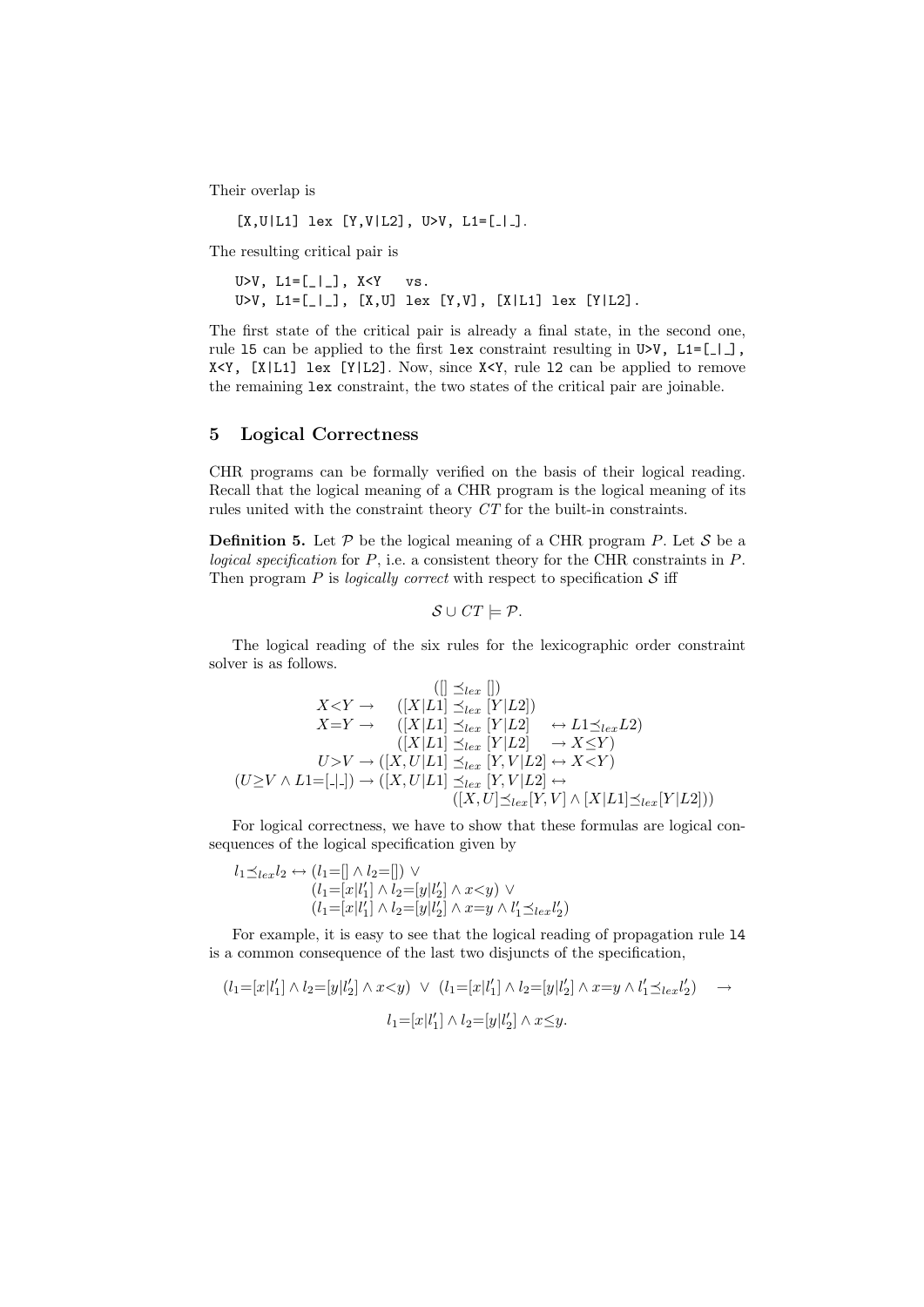Proof for Rule l6. As a more involved example, we prove that the logical reading of propagation rule l6 is a logical consequence of the specification. From the specification it follows

$$
[X|L1] \preceq_{lex} [Y|L2] \leftrightarrow (X \lt Y \ \lor \ X = Y \land L1 \preceq_{lex} L2)
$$

For the rule l6, we will actually prove a slightly stronger result by removing  $L1=[\ ]$  from the precondition (the condition was introduced to ensure termination). Instead of  $C \rightarrow (H \leftrightarrow B)$  we use the logically equivalent  $(H \wedge C) \leftrightarrow (C \wedge B)).$ 

To show the equivalence of the l.h.s. and r.h.s. of the formula, we will now replace the lex constraints in the logical reading of the rule according to the specification, distribute conjunction over disjunction and simplify by removing unsatisfiable disjuncts.

The l.h.s. of the rule,  $[X, U|L1] \preceq_{lex}[Y, V|L2] \wedge U \geq V$ , becomes

$$
U \geq V \land (X \leq Y \lor X = Y \land U \leq V \lor X = Y \land U = V \land L1 \leq_{lex} L2) \leftrightarrow (U \geq V \land X \leq Y \lor X = Y \land U = V \land L1 \leq_{lex} L2)
$$

The r.h.s.  $U \geq V \wedge [X, U] \leq_{lex}[Y, V] \wedge [X|L1] \leq_{lex}[Y|L2]$  becomes

 $U \geq V \wedge (X \leq Y \vee X = Y \wedge U \leq V \vee X = Y \wedge U = V) \wedge (X \leq Y \vee X = Y \wedge L_1 \preceq_{lex} L_2) \leftrightarrow$  $U \geq V \wedge (U \geq V \wedge X \lt Y \vee X = Y \wedge U = V) \wedge (U \geq V \wedge X \lt Y \vee U \geq V \wedge X = Y \wedge L_1 \preceq_{lex} L_2)$  $\leftrightarrow (U>V\wedge X$ 

Both sides, l.h.s. and r.h.s., are equivalent.

## 6 Worst-Case Time Complexity

We would like to give a complexity result that is independent from the constraint system in which the built-in constraints (inequalities) are defined. The reason is that most constraint systems, such as Booleans, finite domains, and linear polynomials, admit these inequalities, but the typical algorithms used (e.g. arc and path consistency, simplex) have different time complexities and achieve different degrees of completeness (local or global). We therefore give our complexity result in the number of atomic built-in constraints that are checked and imposed, respectively.

Lemma 1. For the rules of the lex constraint, the number of checks and additions of built-in constraints is proportional to the number of rule applications.

Proof. Head matching can be done in constant time, guards contain at most one built-in inequality constraint to check, and rule bodies directly impose at most one built-in inequality constraint.

We show now that an upper bound on the number of rule applications  $r$ depends on the list lengths only. We treat lex constraints with list arguments up to two elements separately, because they play a special role in rule l6.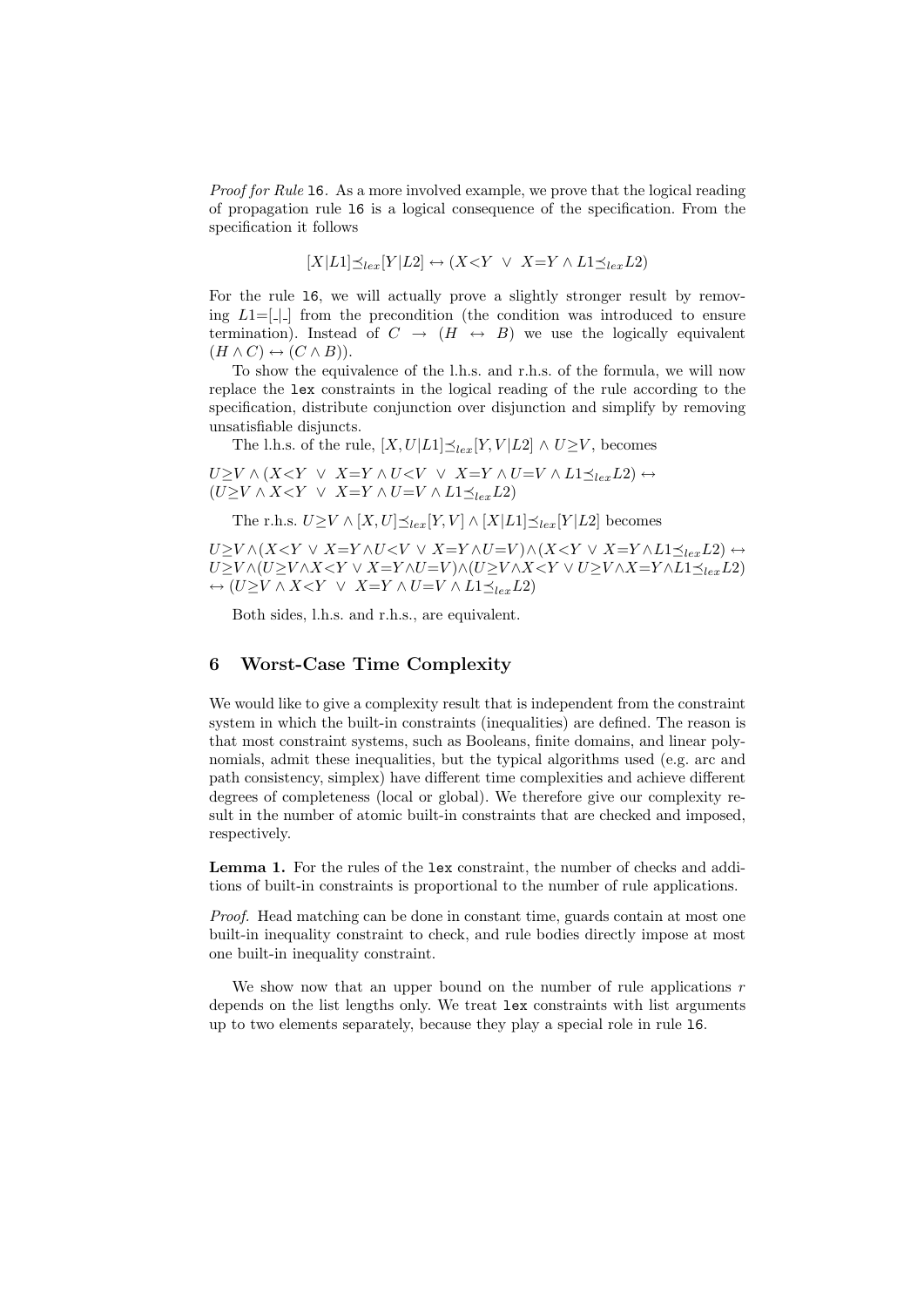Lemma 2. The number of checks and additions of built-in inequality constraints is linear in the length of the list.

Proof. By Lemma 1, it suffices to consider the number of rule applications. We use the following recurrence equations generated from the rules of the lex constraint solver. The number of rule applications involving a list of some given length is computed as follows in the equations below: We charge 1 (unit) cost for applying one of the applicable rules and add the number of rule applications caused by the body of the respective rule. The unit costs are represented by constants l1 to l6 to indicate which rule is applied. From all the potential rule applications, the maximum is taken. Since the propagation rule is always applicable to non-empty lists, its cost is added outside of the maximum expression.

$$
l1 = l2 = l3 = l4 = l5 = l6 = 1
$$
  
\n
$$
r(0) = l1 = 1
$$
  
\n
$$
r(1) = max(l2, l3 + r(0), l5) + l4 = 3
$$
  
\n
$$
r(2) = max(l2, l3 + r(1), l5) + l4 = 5
$$
  
\n
$$
\vdots
$$
  
\n
$$
r(n) = max(l2, l3 + r(n-1), l5, l6 + r(2) + r(n-1)) + l4 = 7 + r(n-1) < 7n-8
$$

To empty lists, only the rule l1 is applicable. To lists with one or two elements, the rules l2 up to l5 are applicable, but not rule l6. The propagation rule l4 can be applied at most once to each lex constraint. The recursive rules l3 and l6 dominate the costs.

For lists of length  $n$  less than or equal to 2, the number of rule applications is bounded by a constant (at most 5). For lists of length greater than 2, the number of rule applications is linear in the length of the list.

For the overall complexity, we should not forget about waking: If a variable of a pending lex constraint gets more constrained by a built-in constraint, the lex constraint will be woken. Then the results hold even if the built-in constraints are imposed incrementally, as is standard in constraint programming applications.

Theorem 1. The overall worst case time complexity is linear modulo the cost of handling the built-in constraints. At most  $O(n + w)$  built-in constraints are checked, imposed or woken where  $n$  is the list length and  $w$  is the number of wake (propagation) events caused by the built-in constraint solver.

Proof. The result follows from Lemma 2 and the following observation: If a CHR constraint is woken, it's rules will be re-checked for applicability. If a rule is applicable, the cost of the continuation of the computation on the lex constraint has already been accounted for in the above calculations. But what is the cost of waking lex in vain, i.e. if no rule turns out to be applicable? Then a constant number of head matchings and guard checks has been performed if rules are tried.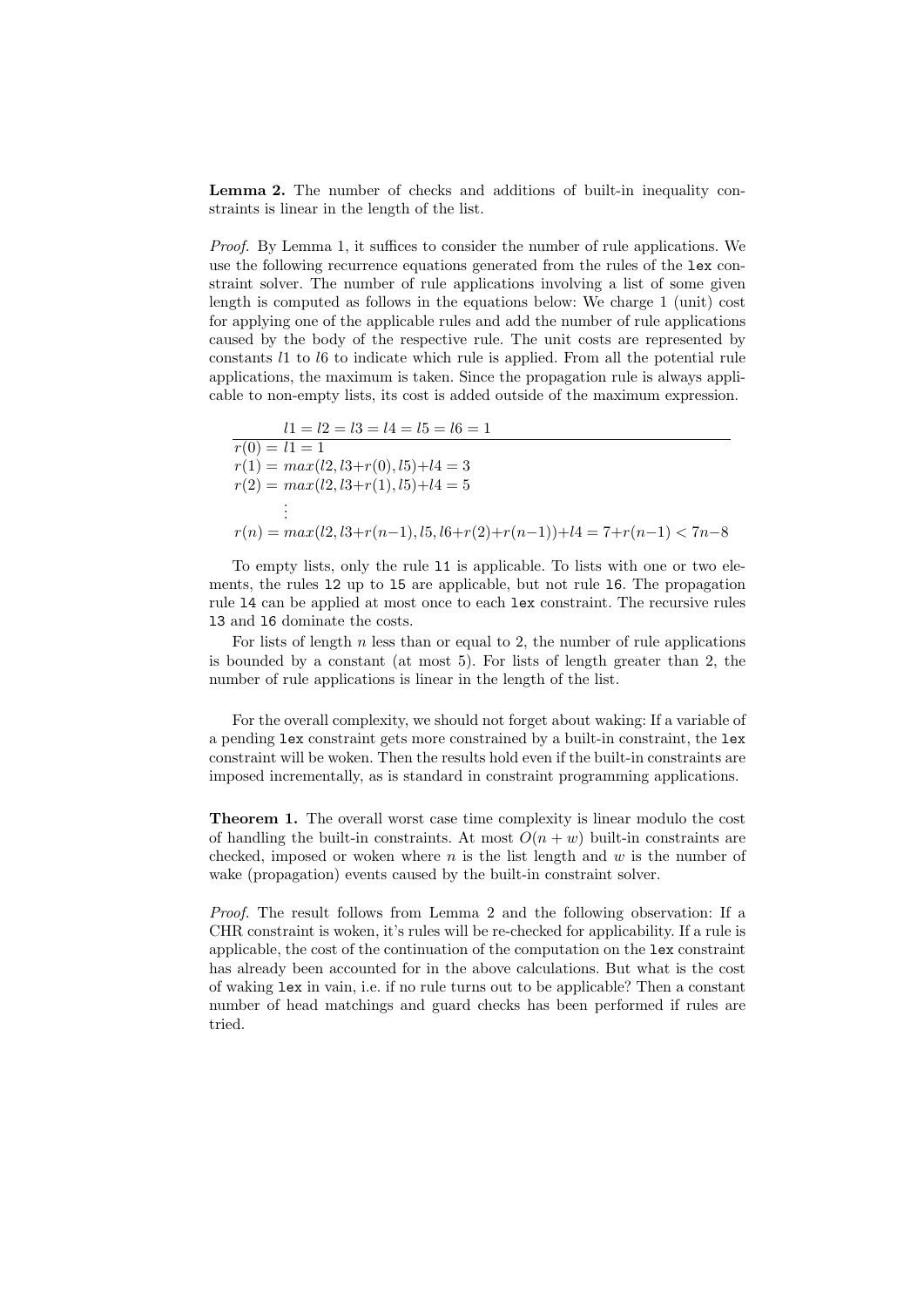#### 7 Completeness

In this section we discuss completeness of the constraint solver for the lexicographic order constraint, i.e. if it produces all built-in constraints, i.e. inequalities, that logically follows from the lex constraint and some given inequalities.

We already know that the solver is correct and confluent. Thus it cannot propagate incorrect conctraints and starting from a given goal it will always propagate the same constraints, no matter which of the applicable rules are applied. Thus what is left to show for completeness is that all possible propagations are performed, not just a few.

Of course, also the completeness result is relative to the built-in constraint solver. In particular, if its entailment check is too weak to detect all cases where guard inequalities are implied, the lex constraint solver will also become incomplete. This is the case for finite domains, since the underlying arc consistency algorithm only provides local completeness.

**Definition 6.** A solution of a lexicographic order constraint  $[x_1, \ldots, x_n] \preceq_{lex}$  $[y_1, \ldots, y_n]$  is of the form

$$
x_1 = y_1 \land x_2 = y_2 \land \dots \land x_{i-1} = y_{i-1} [\land x_i < y_i] \ (1 \leq i \leq n+1),
$$

where  $x_i \leq y_i$  is dropped from the conjunction if  $i = n+1$ . We describe a solution to lex by an expression  $(=)^{i-1}[\le]$  and we identify it by the position i of the strict inequality <. The resulting sequence of inequalities is meant to hold between the respective pairs of variables from the two lists of the lex constraint.  $[e]$  means that expression  $e$  is dropped if its position in the sequence is greater than  $n$ . An expression  $e^0$  is also dropped.

We argue for completeness based on the following observations:

- There can be at most  $n + 1$  solutions to a given lex constraint over lists of length n.
- The disjunction of all solutions of a lex constraint is logically equivalent to the constraint.
- Inequality constraints can be added to a lex constraint so that any subset of solutions is possible:
	- Imposing  $x_i < y_i$  or  $x_i \neq y_i$  means there can be a solution at position i, but not at any greater position, since equality is not possible anymore at position i.
	- Imposing  $x_i = y_i$  or  $x_i \geq y_i$  means there cannot be a solution at position i, but possibly at greater positions.
	- Imposing  $x_i \leq y_i$  means there can be a solution at position i or any greater position.
	- Imposing  $x_i > y_i$  means there cannot be a solution at position i or any greater position.
- $-$  Hence the smallest position that admits a solution is the first position  $i$  that admits  $\lt$  (i.e.  $\lt$ ,  $\leq$ ,  $\neq$ , *true*) or where *i*=*n*+1, provided all previous positions admitted = but not < (i.e.  $=$ ,  $\geq$ ). If there is no such smallest position, then there is no solution.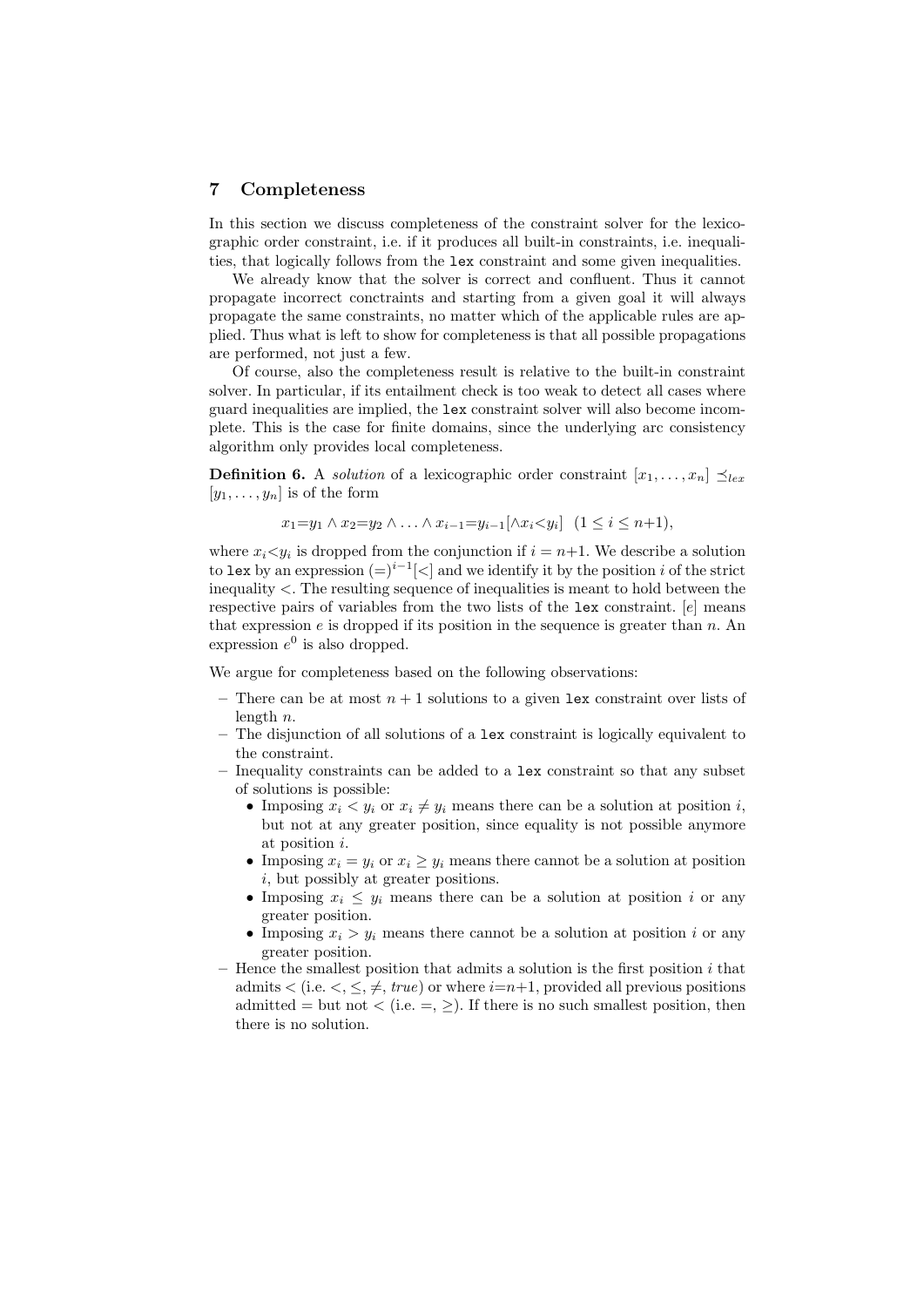Based on these observations, we distinguish two kinds of propagation.

Forward Propagation The new inequalities that we can propagate from a disjunction of the solutions of a given lex constraint together with some inequalities, i.e. all those built-in constraints that are implied, that must hold no matter which disjunct (solution) is chosen, are simply and only  $(=)^{i-1}$ [≤], where *i* is the first, smallest position of a solution.

Thus a complete implementation has to turn leading  $\geq$  inequalities into equalities  $=$ , proceed over  $=$  and impose  $\leq$  on the first remaining other inequality. In our constraint solver implementation this is achieved by the propagation rule 14 that imposes  $\leq$  on any current first position and the recursive simplification rule l3 that removes leading =.

Backward Propagation A special case arises if there is exactly one solution, in that case obviously the last inequality that we have to propagate can be made strict,  $(=)^{i-1}[\langle \cdot]$ . We have exactly one solution if there are no more solutions after the smallest position that admits a solution. This is the case if the smallest position is followed by a sequence of zero or more = or  $\geq$ constraints that is ended by >.

This special one-solution case is handled by the simplification rules l5 and l6. Rule l5 covers the case where > holds for the second position, so < must hold for the first position to ensure a solution. Rule l6 allows one to reduce the other instances of the special case, where there is an arbitrary number of  $=$  or  $>$  constraints between the unique position for a solution and the  $>$  inequality (that could also come from a  $>$  being strenghened), to the situation in rule l5.

Note that the rules l1 and l2 are not needed for completeness of propagation, simply because they do not propagate anything except the trivial *true*. But the two rules are useful for garbage collection and l2 is also needed for confluence.

## 8 Implementation Experiments

In the literature so far, the lex constraint has only been used for finite domains, so a comparison is only possible when this constraint system is chosen as builtin one. While the implementation of [8] seems not to be public domain, the implementation of [6] is included in the latest Sicstus Prolog releases.

We tested our CHR implementation of lex with the CHR library in Sicstus Prolog, while Tom Schrijvers was so kind to test it in SWI Prolog. The implementations are not incremental at this point, but can be made so by a tighter coupling. While some readers may be impressed with benchmark tables, we have omitted them for space reasons. The interested reader can find more detailed measures that would fit a paper online. The main test file with code and results for both Prolog implementations is available online (further test files are mentioned in that file):

www.informatik.uni-ulm.de/pm/mitarbeiter/fruehwirth/more/lextest.pl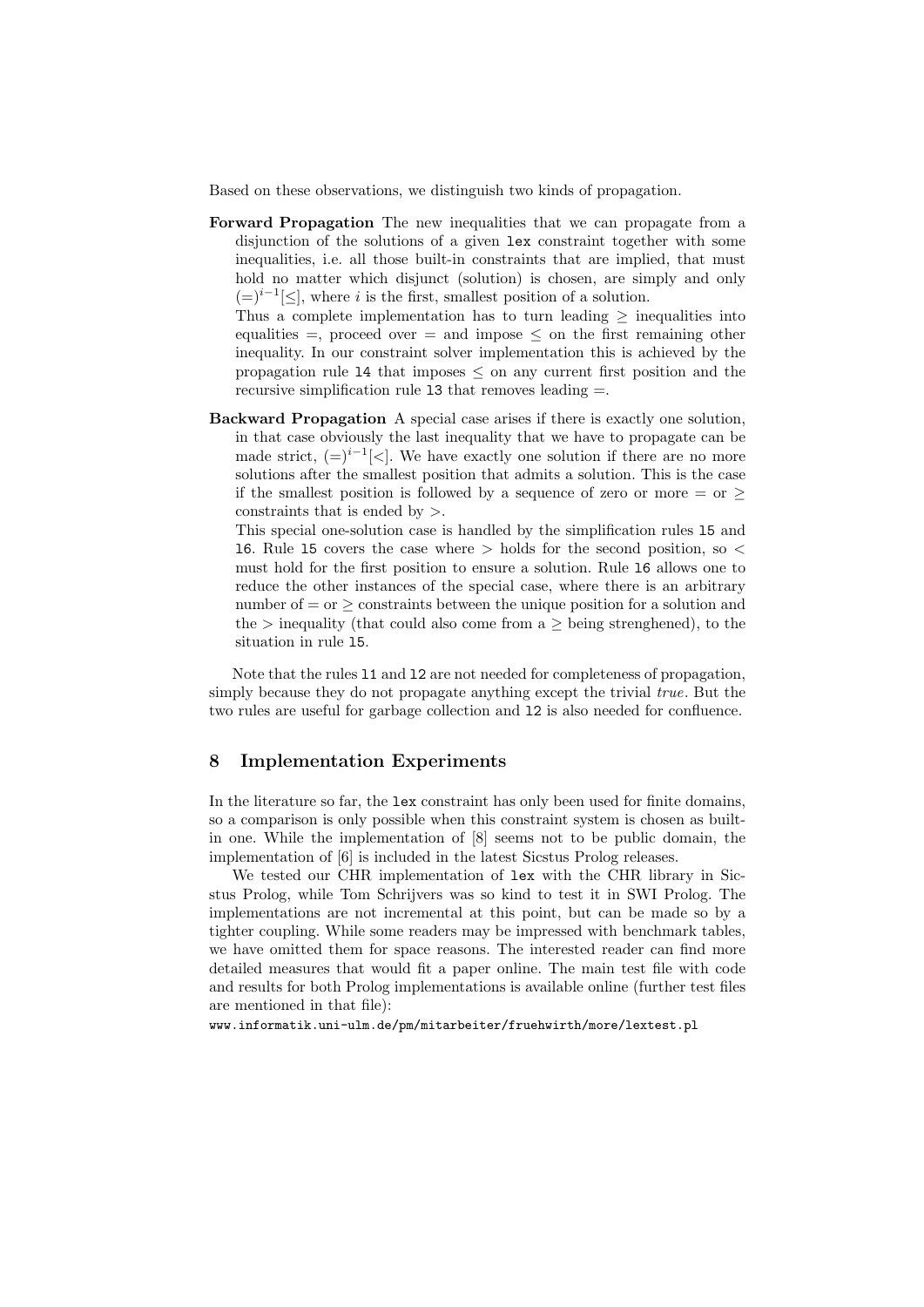For our tests we have used Sicstus 3.11 Prolog with standard settings running on a Suse Linux PC with medium overall work load. We compiled our code with the 'compactcode' option of Sicstus. In the implemented rules, we used a straightforward coupling between the CHR lex constraint utilizing the chr library of Sicstus and the finite domain built-in constraints of the Sicstus clpfd library, where we inspect domains in the guards to perform the necessary checks.

After some initial experiments we found that the propagation rule l4 of the solver exhibits a non-linear (quadratic) behavior instead of a linear one. One reason is because every time a lex constraint suspends, all its variables in the constraint are scanned, while it would only be necessary to scan the first two variable pairs. We avoided this bottleneck by rewriting the propagation rule into a guarded simplification rule.

We compared our CHR implementation of lex with the built-in lex chain constraint [6] of the Sicstus clpfd constraint library. This unary constraint takes a list of lists of domain variables with finite bounds or integers. The constraint holds if the lists are in ascending lexicographic order.

We considered lists up to 40000 elements, at around 50000 elements memory problems occurred. Garbage collection was never performed by the system. In our experiments, both lexicographic constraints showed a complete propagation behavior and linear time complexity. The number of rule applications in our solver is linear in the list length as calculated. Run-times were less than a second for the CHR lex constraint for simpler test cases. While forward propagation in CHR was just 3 times slower than built-in lex chain, backward propagation proved to be 10–20 times slower, possibly because the recursive decomposition in the CHR solver generates many small lex constraints.

Tom Schrijvers has run the tests in his K.U. Leuven CHR system in an experimental version of SWI Prolog that will be included in the development version in early 2006. Due to compile-time suspension variable inference in that CHR implementation, scanning is improved so that the original propagation rule of the lexicographic constraint solver can be run without run-time penalty in linear time. In tests with up to 4000 list elements, a linear-time behavior was observed. Some additional time is spend in garbage collection.

## 9 Conclusions

Just six CHR rules correctly and efficiently specify and implement an incremental and concurrent, logical algorithm to maintain consistency of the lexicographic ordering constraint. Previous approaches presented algorithms for the lexicographic order constraint in pseudo-code that seems hard to analyse or use an automata formalism that seems hard to re-implement, while our solver program is simple, short, concise and directly executable. We have found a direct recursive decomposition of the problem that does not need additional constraints and performs all possible propagations. Moreover, our solver is independent of the underlying constraint system that provides inequalities between the elements of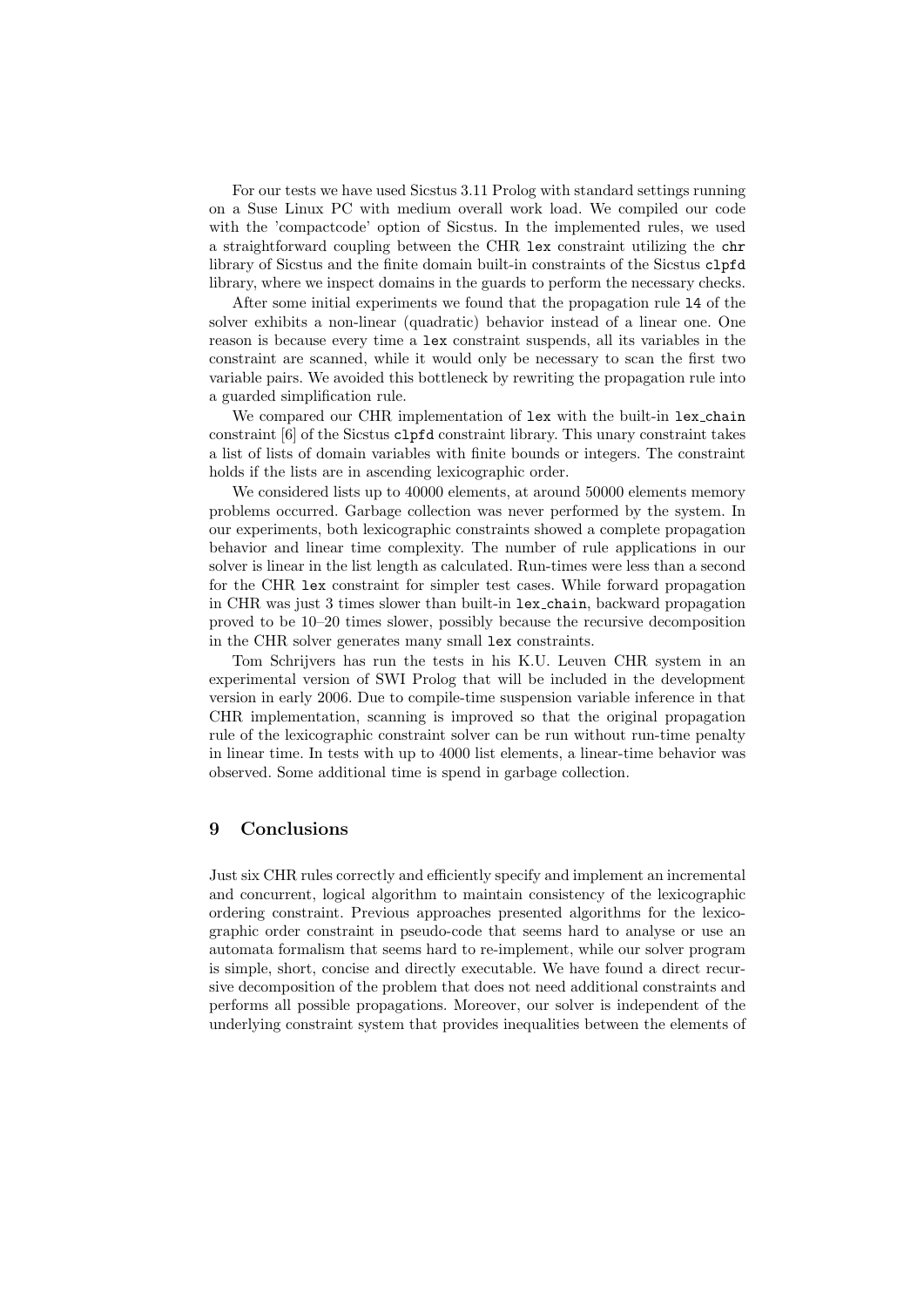the sequences to be compared lexicographically, and therefore our solver is not restricted to finite domains.

Our solver consists of three pairs of rules, the first two corresponding to base cases of the recursion (garbage collection), then two rules performing forward reasoning (recursive traversal and implied inequality), and finally two for backward reasoning, covering a special case when the lexicographic constraint has a unique solution. We have proven the rules to be confluent using our semiautomatic confluence checker. We showed logical correctness, completeness of constraint propagation and worst-case time complexity linear in the cost of handling the built-in inequality constraints.

We already know that, at least in theory, CHR can implement any algorithm in best-known space and time complexity [17], and many CHR constraint solvers including the lex constraint discussed here are practical proof that it is indeed possible. The remaining constant-factor slow-down observed in the implementation experiments is the price one currently has to pay for using a very high-level language as CHR in contrast to a low-level hard-wired implementation. Since the run-time increase is by a constant factor only, we can hope that compiler optimization will further close the performance gap.

Future work should consider extensions of the lexicographic ordering constraint that can be found in the recent literature, e.g. using it in chains or with a summation constraint, or simplifying lex constraints for symmetry breaking. As for the instantiations of the generic constraint solver to specific built-in constraint systems, several issues are open: To show that the finite domain instance maintains generalized arc consistency, to use other underlying built-in constraint systems such as linear polynomials or temporal constraints, and to give an implementation that does not rely on built-in constraints for inequality, but rather uses existing CHR solvers. Finally, a hard, challenging question is if and how rules such as the ones presented here can be derived automatically from inductive definitions.

Acknowledgements. The author would like to thank Marc Meister and Tom Schrijvers for discussions and help with implementation and testing, and the reviewers for their helpful comments.

## References

- 1. S. Abdennadher. Operational semantics and confluence of constraint propagation rules. In 3rd International Conference on Principles and Practice of Constraint Programming, LNCS 1330. Springer, 1997.
- 2. S. Abdennadher, T. Frühwirth, and H. Meuss. Confluence and semantics of constraint simplification rules. Constraints Journal, Special Issue on the 2nd International Conference on Principles and Practice of Constraint Programming, 4(2):133– 165, 1999.
- 3. F. Baader and T. Nipkow. Term Rewriting and All That. Cambridge Univ. Press, 1998.